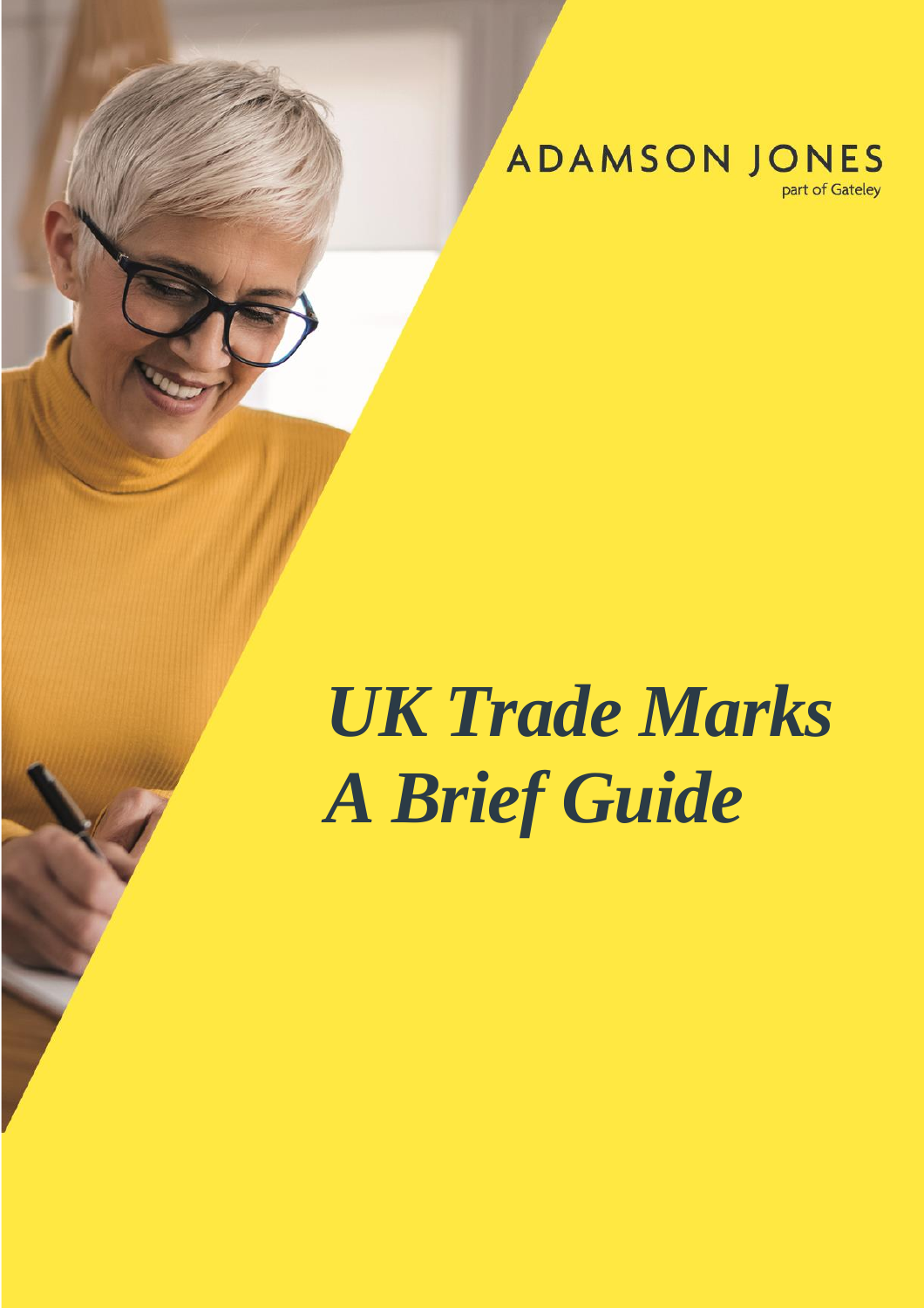# *Contents*

#### **1. The Basics**

|    | 1.1 | What is a trade mark?                                  | Page 3  |
|----|-----|--------------------------------------------------------|---------|
|    | 1.2 | How do I protect my trade marks?                       | Page 3  |
|    | 1.3 | What rights does a trade mark registration provide?    | Page 3  |
|    | 1.4 | For how long does a trade mark registration last?      | Page 4  |
| 2. |     | What kinds of trade marks can be registered in the UK? |         |
|    | 2.1 | What kind of trade marks can be registered?            | Page 4  |
|    | 2.2 | What about other peoples' trade mark registrations?    | Page 5  |
|    | 2.3 | How do I check for other peoples' trade marks?         | Page 5  |
| 3. |     | How do I get a trade mark registration?                |         |
|    | 3.1 | Choosing a trade mark                                  | Page 6  |
|    | 3.2 | Deciding what goods and services to cover              | Page 6  |
|    | 3.3 | Deciding where to apply                                | Page 7  |
|    | 3.4 | What is the process in the United Kingdom?             | Page 7  |
|    |     | 3.4.1<br>Filing a trade mark application               | Page 7  |
|    |     | 3.4.2<br>Examination of the application                | Page 7  |
|    |     | 3.4.3<br>Search of the application                     | Page 8  |
|    |     | 3.4.4<br>Publication of the application                | Page 8  |
|    |     | 3.4.5<br>Opposition to the application                 | Page 8  |
|    |     | 3.4.6<br>Registration of the trade mark                | Page 9  |
| 4. |     | My trade mark is registered. What now?                 |         |
|    | 4.1 | How should I use my trade mark?                        | Page 9  |
|    | 4.2 | How should I enforce my trade marks?                   | Page 10 |
| 5. |     | Is there anything else I should know about?            |         |

| 5.1 | How do I protect my trade mark overseas?            | Page 11 |
|-----|-----------------------------------------------------|---------|
| 5.2 | What is the difference between "TM" and "®"?        | Page 11 |
| 5.3 | Can I protect my trade mark without a registration? | Page 12 |

#### **6. How can Adamson Jones help?**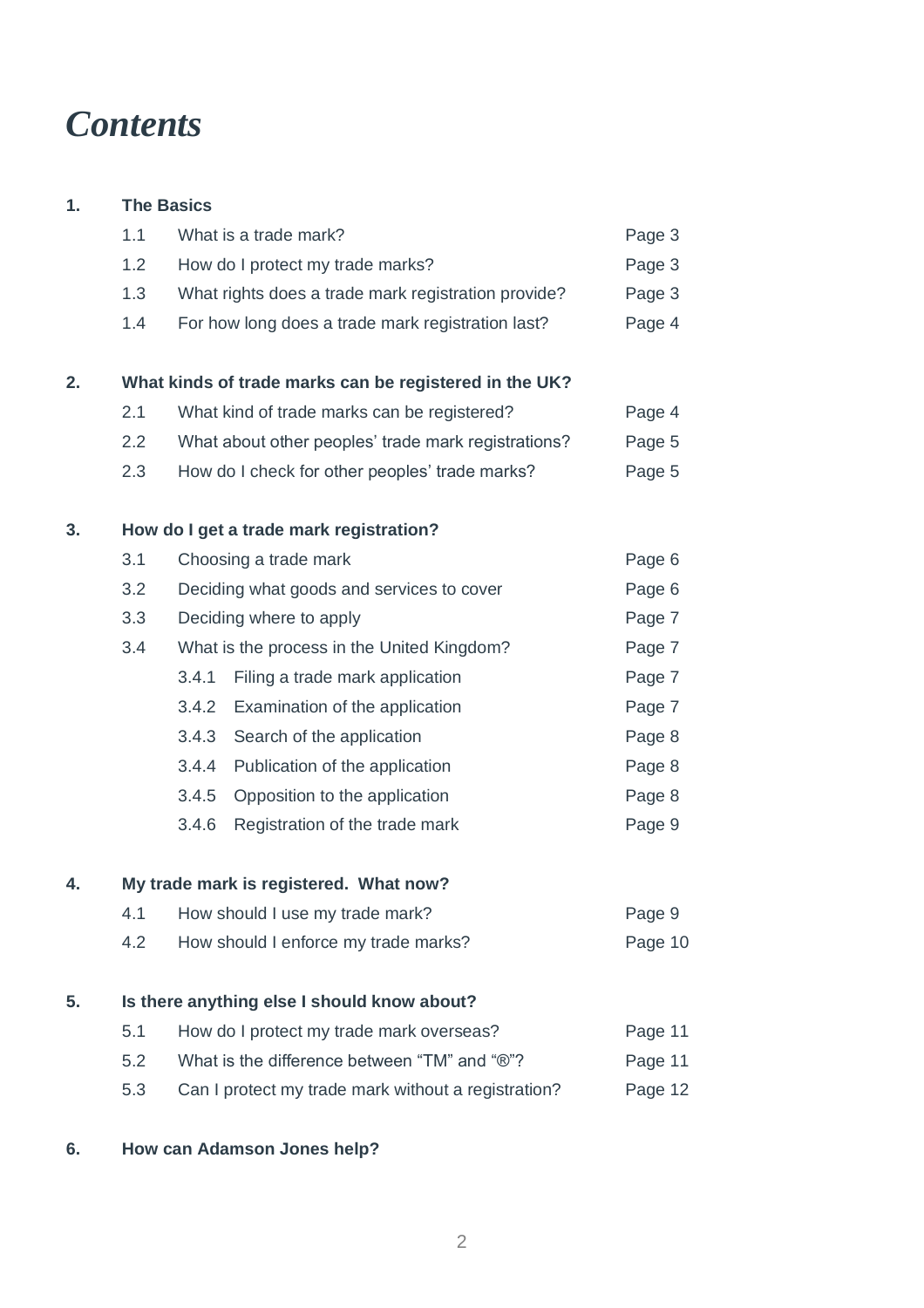# *Introduction*

This guide provides a basic overview of trade marks and covers the basics of selecting a trade mark and registering it in the United Kingdom. For information about protecting a trade mark outside the United Kingdom, please see our Basic Guide to Trade Marks (International).

# **1. The Basics**

#### **1.1 What is a trade mark?**

A trade mark is anything that can distinguish the goods or services of one business from those of other businesses. A trade mark can be almost anything, from words and logos to more unusual things like sounds or the shape of goods or their packaging.

The real value of trade marks is their ability to enable customers to reliably identify goods or services as originating from a particular business and not from one of their competitors. It is therefore highly important for businesses to protect their trade marks to prevent them being misused.

#### **1.2 How do I protect my trade marks?**

By far the most effective means of protecting a trade mark is by obtaining a trade mark registration, which is a legal right that permits the owner to prevent anyone else from using their trade mark. However, some kinds of trade marks may be difficult or even impossible to protect in this way, and these are discussed further in **Section 2** below.

A trade mark registration may be obtained by filing an application at the trade mark office (in the United Kingdom, this is the [United Kingdom Intellectual Property Office \(UKIPO\)\)](https://www.gov.uk/topic/intellectual-property/trade-marks) defining what the trade mark is and the goods and services for which it is to be protected. If the application is successful, the trade mark will become registered. The process of obtaining a trade mark registration is discussed in more detail in **Section 3** below.

#### **1.3 What rights does a trade mark registration provide?**

The owner of a trade mark registration has the right to prevent others from using the same or a similar trade mark in commerce, which includes things like selling or offering to sell goods or services, importing or exporting goods, or advertising goods or services. Any of these activities can constitute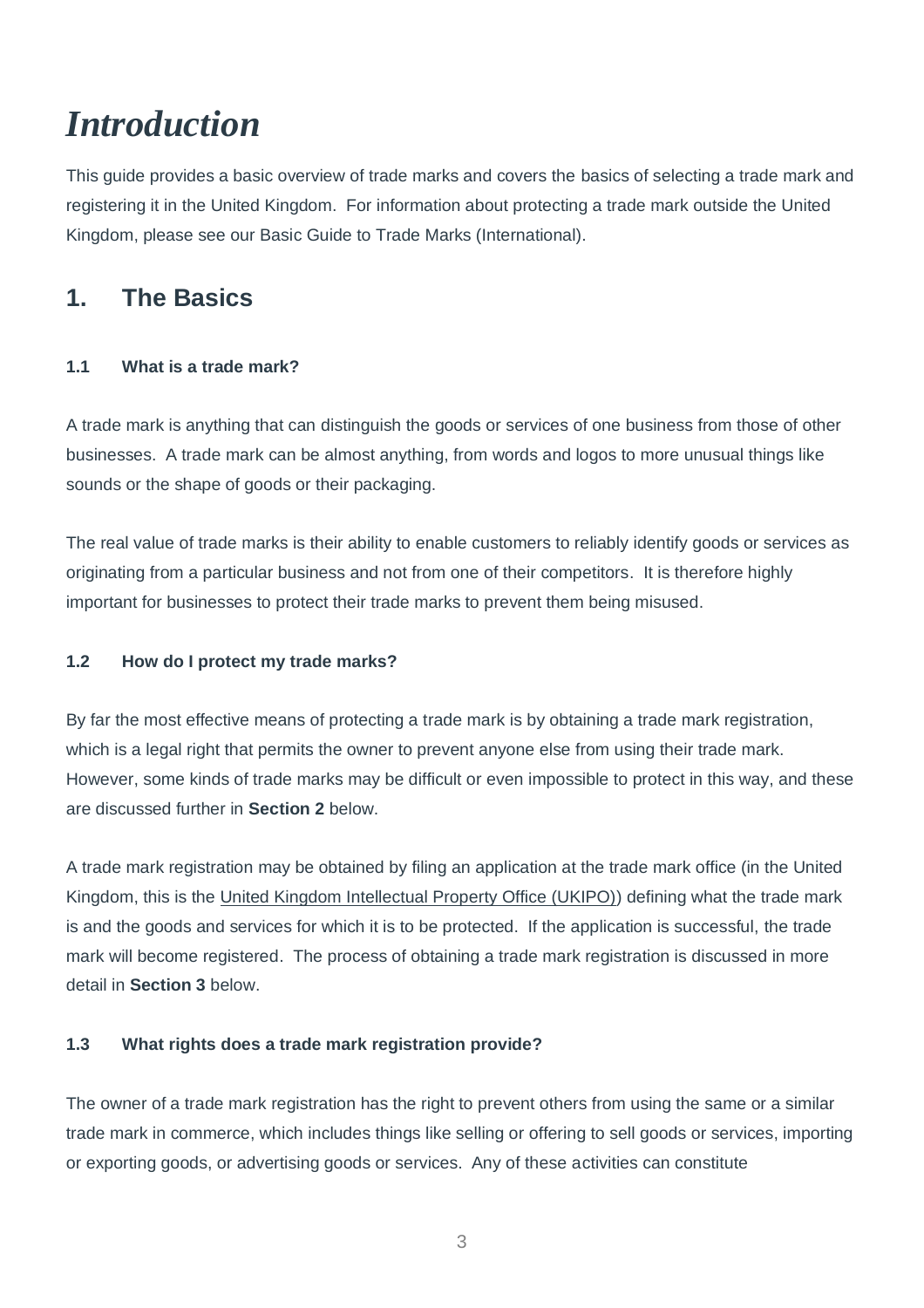"infringement" of a registered trade mark, and the owner of the trade mark registration is entitled to take legal action to stop others from doing anything that as an infringement of their registration.

The mere existence of a trade mark registration acts as a deterrent against infringement but, where infringement does take place, simply sending a Cease and Desist Letter to an infringer is often enough to put a stop to their infringing activity. However, in the case of persistent infringers, the owner of a trade mark registration can take legal action in the courts and obtain an injunction to stop the infringing activity, and may also be able to obtain damages for lost sales or damage to reputation.

#### **1.4 For how long does a trade mark registration last?**

A trade mark registration initially lasts for ten years, although registrations can be renewed for further ten year periods an unlimited number of times with the payment of renewal fees. There is therefore no limit to how long a trade mark registration can last. If the renewal fee is not paid at the end of any of the ten year periods, the registration will lapse and trade mark will cease to be protected.

## **2. What kinds of trade marks can be registered in the UK?**

#### **2.1 What kind of trade marks can be registered?**

Although anything that is capable of identifying the commercial original of any goods or services can be a trade mark, there are some kinds of trade marks that cannot be registered. In particular, it is not permitted to register a trade mark in relation to any goods or services for which it is descriptive. The trade mark must not be even potentially descriptive of any characteristic of the goods or services, such as their quality, intended purpose or geographical origin. It is also not permitted to register trade marks in relation to any goods or services for which they have become the customary or generic name. The purpose of these exclusions is to ensure that descriptive and customary terms remain available for all traders to us to describe the goods and services that they offer.

#### **Accordingly, it is highly advisable to select a trade mark that is not descriptive of any aspect of the goods of services for which it is intended to be used.**

It may become possible to register a descriptive or customary trade mark after it has been used enough for the public to associate it more with the business that is using it than with its original descriptive or customary meaning. However, this typically requires many years of intensive and widespread use.

4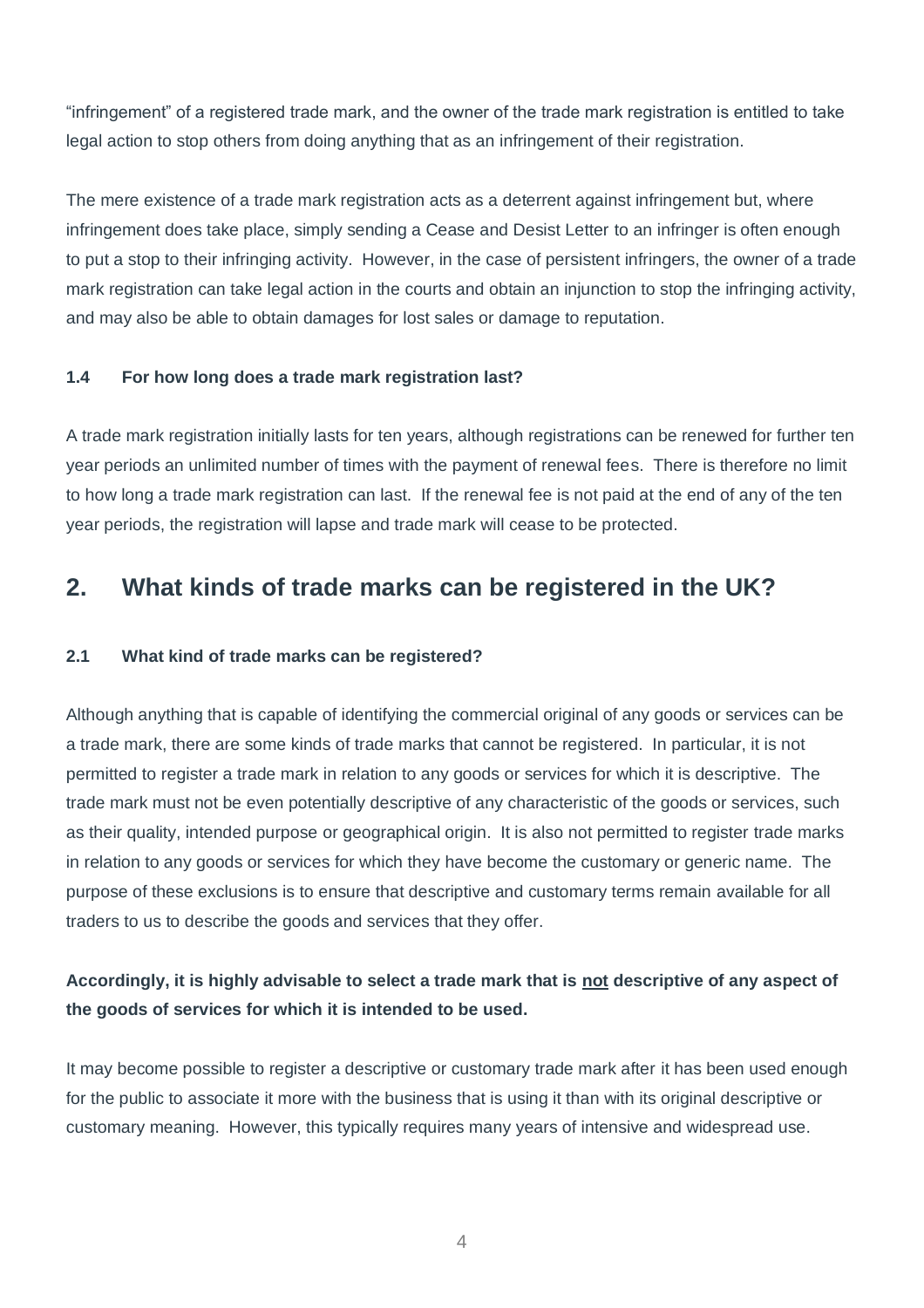It is also not permitted to register trade marks for other reasons, such as if the trade mark is grossly offensive, potentially deceptive, or includes internationally protected symbols such as the Olympic rings.

#### **2.2 What about other peoples' trade mark registrations?**

If there is already a registration for a trade mark that is the same as or similar to your trade mark and which covers goods or services that are the same as or similar to the goods or services for which you intend to protect your trade mark, the owner of that registration may object to the registration of your trade mark, in particular by filing an opposition against your application to register your trade mark (see **Section 3.4.5** below).

In addition to preventing you from registering your trade mark, the use of your trade mark may also be an infringement of a registration for the same or a similar trade mark and hence the owner of that registration may be entitled to take legal action to prevent you from using it.

Accordingly, before adopting a trade mark, it is highly advisable to check whether anyone else already has a registration for the same or a similar trade mark in relation to the same or similar goods or services, in particular by carrying out a trade mark availability search, as discussed in **Subsection 2.3** below.

#### **2.3 How do I check for other people's trade mark registrations?**

It is possible to check for any trade mark registrations that are sufficiently similar to your proposed trade mark to cause a potential conflict by performing a trade mark availability search. We may perform a trade mark availability search and report the results to you along with some preliminary advice about the relevance of the trade marks that have been identified by the search and an indication of whether we would recommend proceeding with the trade mark or selecting an alternative.

The costs of performing a trade mark availability search and providing preliminary advice starts at around £400 + VAT, although the cost may be higher depending on the subject matter of the search. In particular, searching for logos is typically more expensive than searching for words and the cost is typically higher for searching a wider range of goods and services. We can give a precise quote for performing a trade mark search and reporting the results to you with some preliminary advice once we have settled on which trade mark and goods and services are to be searched.

In some cases, where the search identifies a potentially conflicting trade mark registration, we can investigate whether it can be overcome by applying to invalidate or revoke the registration. However,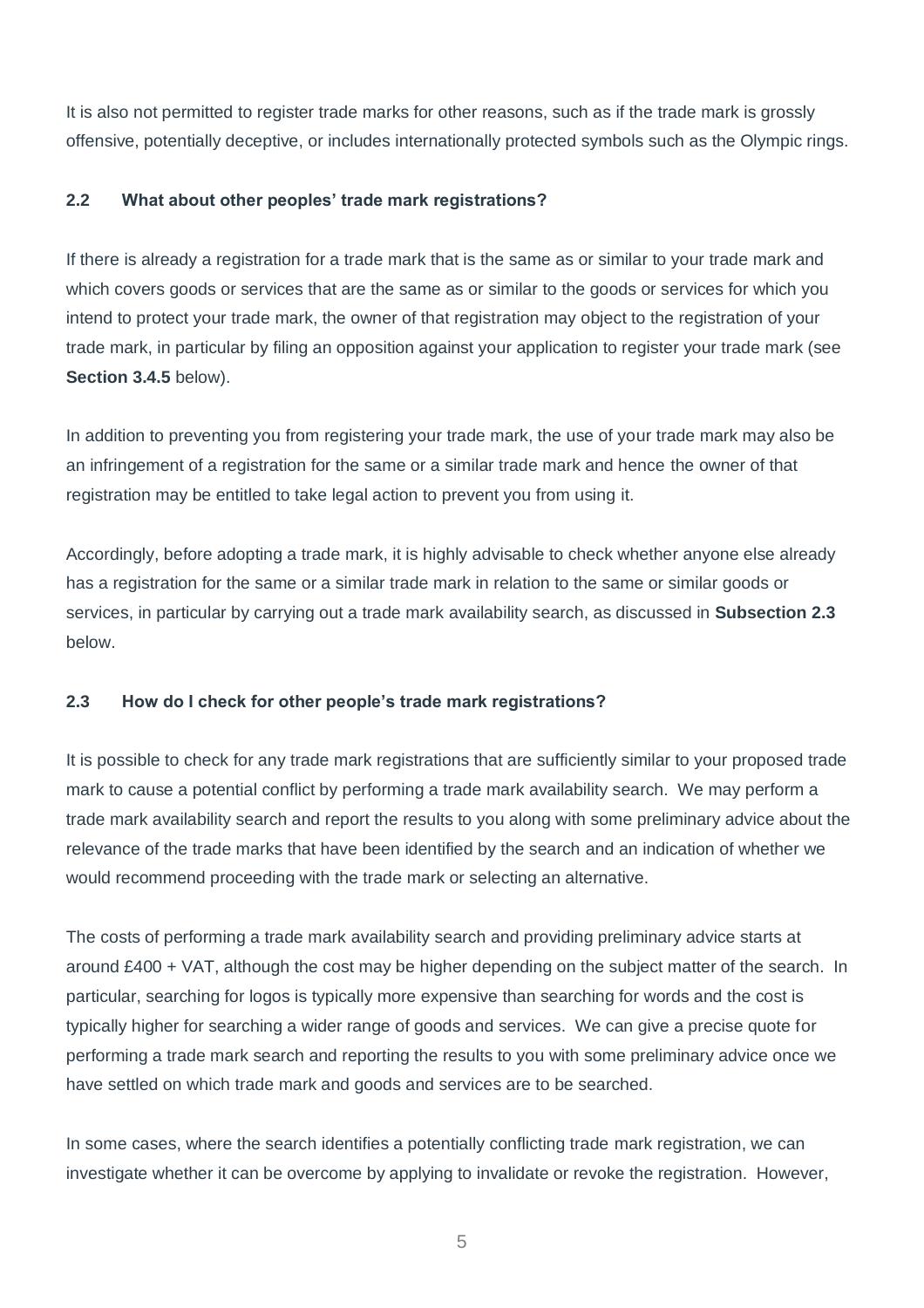this would involve incurring additional costs and hence a judgement must be made about whether it is worthwhile to do this rather than select an alternative trade mark. In any case, the approach taken to dealing with potentially conflicting trade marks will vary depending on the particular circumstances of each individual case.

## **3. How do I get a trade mark registration?**

#### **3.1 Choosing a trade mark**

We recommend choosing a trade mark that is not descriptive of any aspects of the goods or services for which you intend to use and register it (see **Subsection 2.1** above) and that is not similar to any trade marks that have already registered by anybody else (see **Subsection 2.2** above), as this will make the process of applying to register the trade mark considerably easier and will improve the chances of successfully obtaining a registration.

#### **3.2 Deciding what goods and services to cover**

When applying to register a trade mark, it is necessary to define the particular goods and services for which it is to be protected. It is not possible to add goods or services to an application after it has been filed and hence it would be necessary to file a new separate application in order to cover additional goods or services after filing your initial application. Accordingly, we recommend giving careful consideration to the range of goods and services for which you intend to protect your trade mark, and in particular we recommend covering all goods and services that you are currently providing under your trade mark, as well as any goods or services that you expect to begin providing in the foreseeable future. However, it is not permitted to apply to register a trade mark in relation to goods or services for which you have no *bona fide* intention to use the trade mark.

All goods and services for which it is possible to protect a trade mark are divided into a total of 45 classes according to the [Nice Classification.](http://www.wipo.int/classifications/nivilo/nice/index.htm?lang=EN) The cost of filing a trade mark application and renewing a trade mark registration, and also the cost of performing a trade mark availability search, increases with the number of these classes that are covered. Accordingly, it may be necessary to be selective when choosing what classes to cover in order to manage the cost of protecting a trade mark.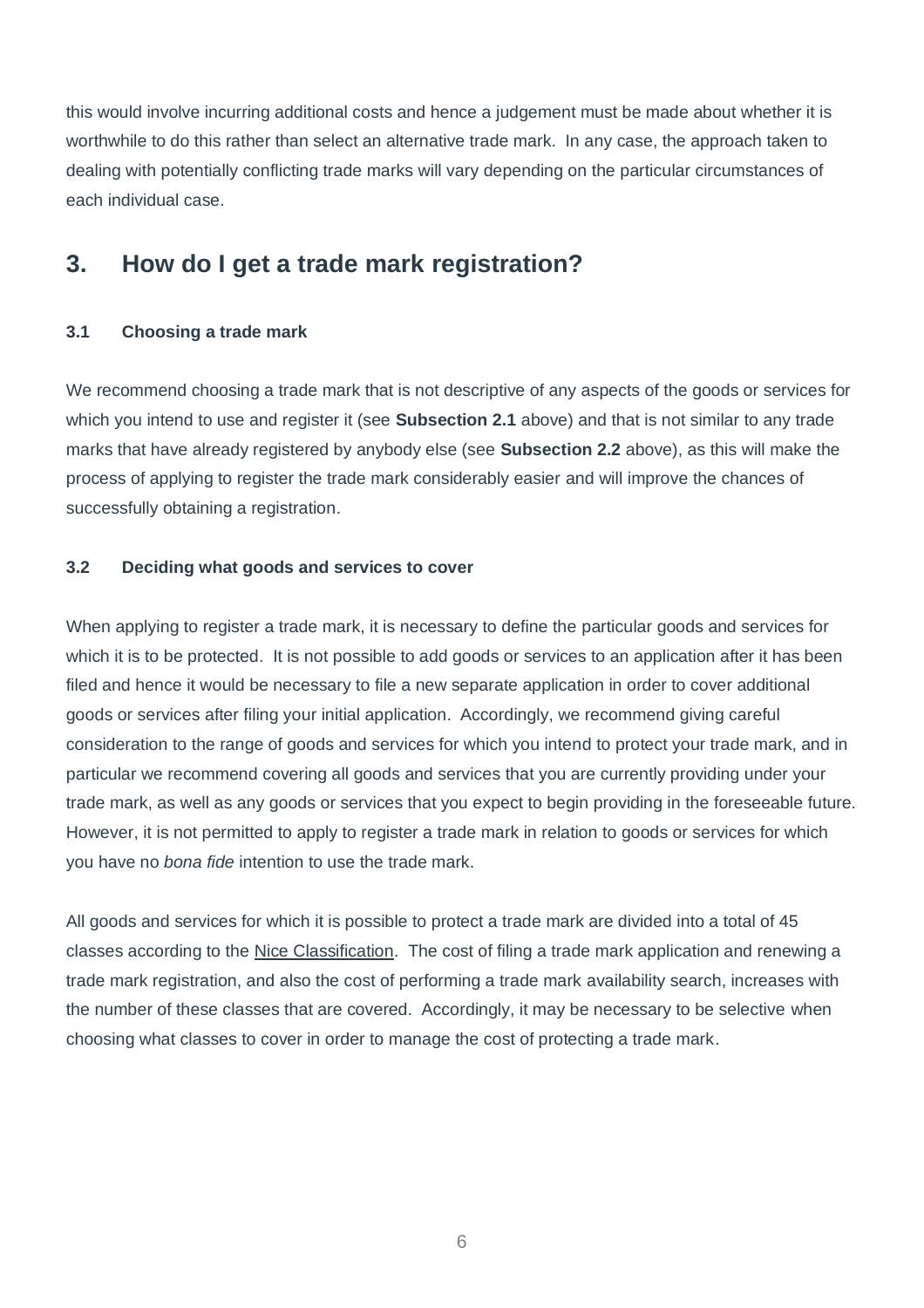#### **3.3 Deciding where to apply**

Trade marks are registered by the intellectual property offices of individual countries, or specific groups of countries, such as the European Union, and only protect the trade mark in those particular countries (ie United Kingdom trade mark registration would not provide any protection for a trade mark outside the United Kingdom). Accordingly, for any trade marks that are going to be used outside the United Kingdom, it is important to consider protecting the trade mark internationally, and in particular to ensure that the trade mark is also protected in any important markets outside the United Kingdom.

For information about protecting a trade mark outside the United Kingdom, please see our Basic Guide to Trade Marks (International).

#### **3.4 What is the process for registering a trade mark in the United Kingdom?**

In addition to the typical process for obtaining a trade mark registration in the United Kingdom set out below, a brief summary of this process is also provided in in the **Timeline** on the final page of this document.

#### 3.4.1 Filing a trade mark application

Once a trade mark and the goods and services that are to be covered have been chosen, we may proceed with filing an application at the [United Kingdom Intellectual Property Office \(UKIPO\).](http://www.gov.uk/topic/intellectual-property/trade-marks)

Our total charges for preparing and filing an application to register a trade mark in the United Kingdom in relation to one class of goods or services is  $£680 + VAT$ , and a further  $£110 + VAT$  for each additional class of goods or services. However, in cases where an unusually large amount of work is required to select your trade mark or prepare the list of goods or services, there may be additional charges of a few hundred pounds.

#### 3.4.2 Examination of the application

The UKIPO examines trade mark application to determine whether the trade mark is eligible for registration, and especially whether it is potentially descriptive of any of the goods or services that are covered by the application (see **Subsection 2.1** above), as well as whether goods and services defined in the application are specified clearly enough and included in the correct classes.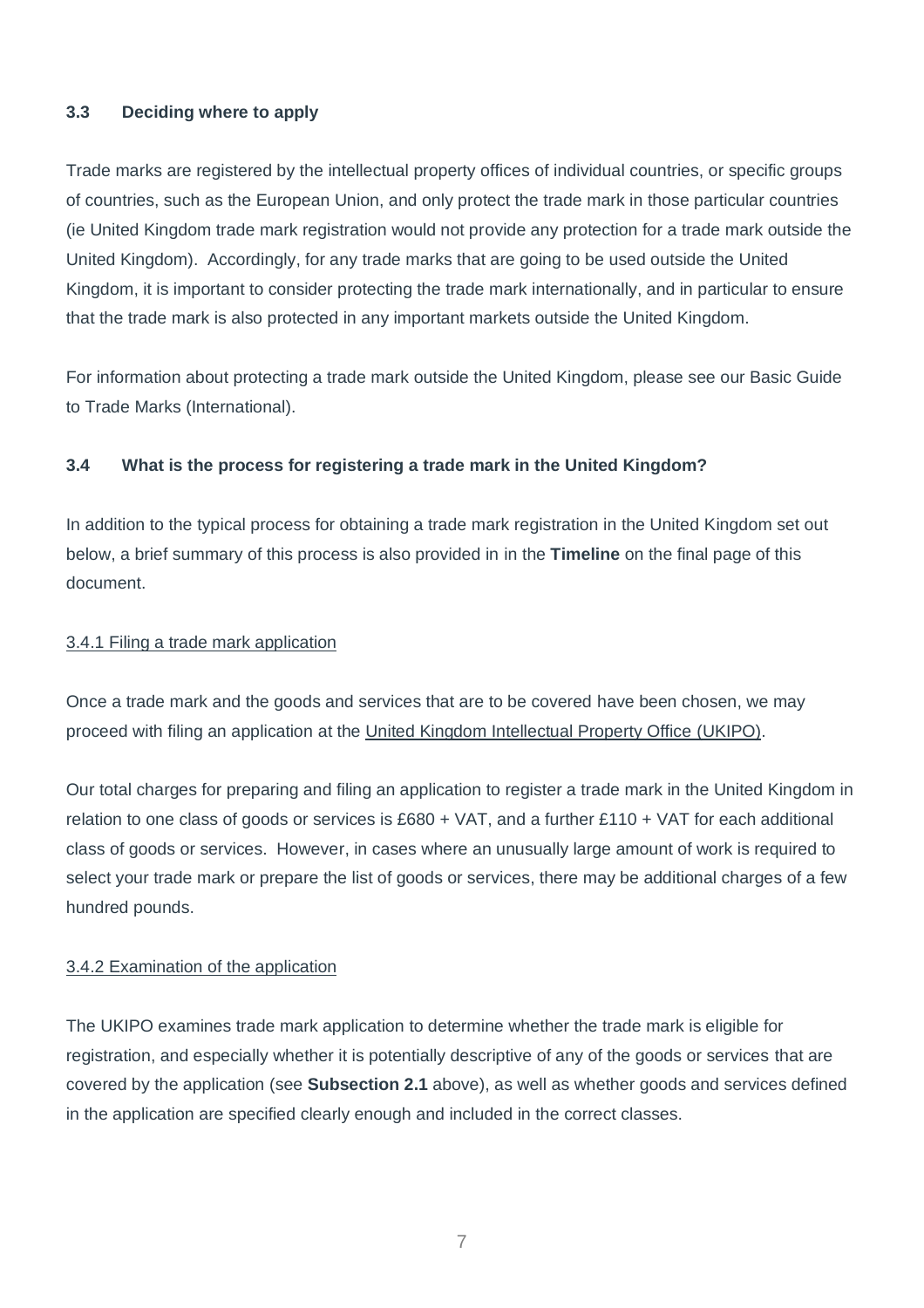Where the UKIPO does not raise any objections, the application proceeds without us having to take any further action and at no further cost.

However, where objections are raised, the UKIPO will issue an examination report setting out the reasons for the objections, and it will be necessary to overcome these objections before the application can proceed. Dealing with objections typically costs in the region of £200 to £400 + VAT for relatively simple objections, and £400 to £800 + VAT for more substantial objections and may delay the application process by several months. In particular, responding to an objection that the trade mark is descriptive can incur significant cost and may still result in the application being refused either entirely or in part. Accordingly, we recommend selecting a trade mark that is not descriptive of any of the goods or services for which you wish to protect it, as discussed in **Subsection 2.1** above, in order to reduce the risk of such an objection being raised.

#### 3.4.3 Search of the application

The UKIPO will also perform a search for existing trade mark registrations that it considered to be similar to the trade mark application, and will issue a search report identifying any relevant registrations that it finds. The UKIPO notifies the owners of any existing registrations identified by the search of the existence of the application in order to give them the opportunity to oppose it.

#### 3.4.4 Publication of the application

Once examination and search has been completed and any objections have been overcome, the UKIPO will publish the application. Publication initiates a two-month period in which anyone may file an Opposition against the application in an attempt to prevent it from becoming registered.

#### 3.4.5 Opposition to the application

Anyone may file an opposition against a trade mark application that they believe is too similar to an existing trade mark right that they own. In the event that anyone files an opposition, the application process is paused and the oppositions must be overcome before the application can proceed to registration.

It is possible to overcome an opposition by establishing that the opponent's earlier trade mark rights are either invalid or not sufficiently similar to the application to prevent its registration. Alternatively, it is possible to overcome an opposition by settlement if the applicant and the opponent are able to agree to

8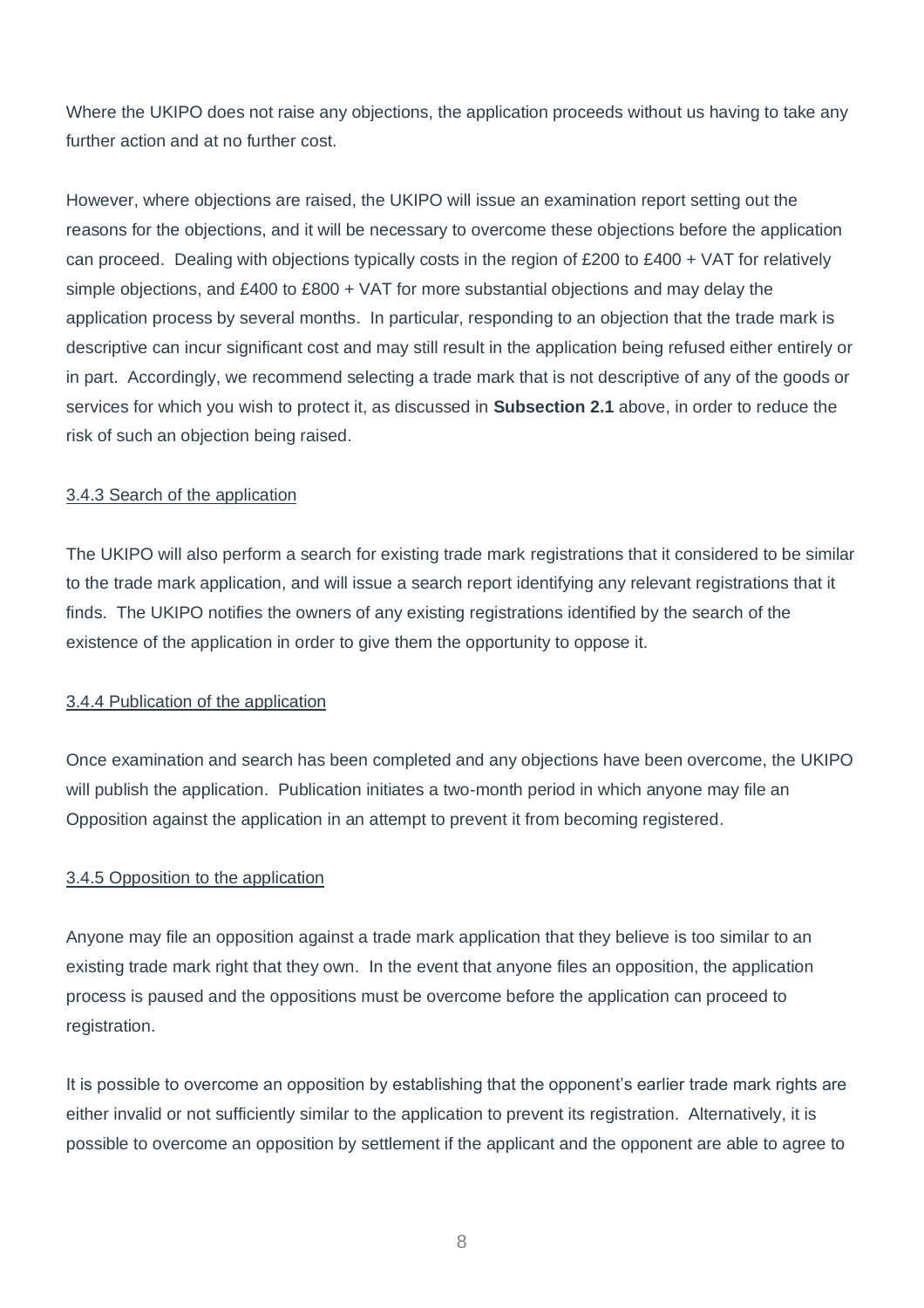coexist on certain terms. In either case, the cost of dealing with an opposition is typically in the range of £1,500 to £3,000 + VAT and opposition proceedings typically last from 12 to 18 months.

It is not possible to predict with certainty whether or not anyone will oppose a trade mark application. However, it is possible to get a preliminary indication of the risk of an application being opposed by performing an availability search before filing an application (see **Subsection 2.3** above).

#### 3.4.6 Registration of the trade mark

If no oppositions are filed within two months from publication, or once any oppositions have been overcome, the application will become registered. The owner of the registration then has the right to commence legal proceedings against anyone misusing the trade mark, and the trade mark may be marked with the ® symbol.

The whole process from filing to registration generally takes around 5 months, but can take significantly longer if the process is delayed by objections or oppositions.

## **4. My trade mark is registered. What now?**

#### **4.1 How should I use my trade mark?**

It is possible for a trade mark registration to become invalid because of the way in which the owner uses, or fails to use, the trade mark.

In particular, a trade mark registration may become invalid if the way the registration owner uses the trade mark, or allows the trade mark to be used, results in the trade mark becoming the generic name for the goods or services for which it is registered. Aspirin, Escalator and Sellotape are examples of names that started out as trade marks but became the generic name of the goods for which they were used. Accordingly, the owner of a trade mark registration must take care to ensure their trade mark is used in a way that makes it clear that the trade mark is an indication of the commercial origin of the goods or services in question and not merely a generic name for those goods or services.

In addition, a trade mark registration may become invalid in relation to any goods or services for which the trade mark has not been used for any continuous period of five years following registration. It is therefore important for registration owners to ensure that they do not cease use of a trade mark in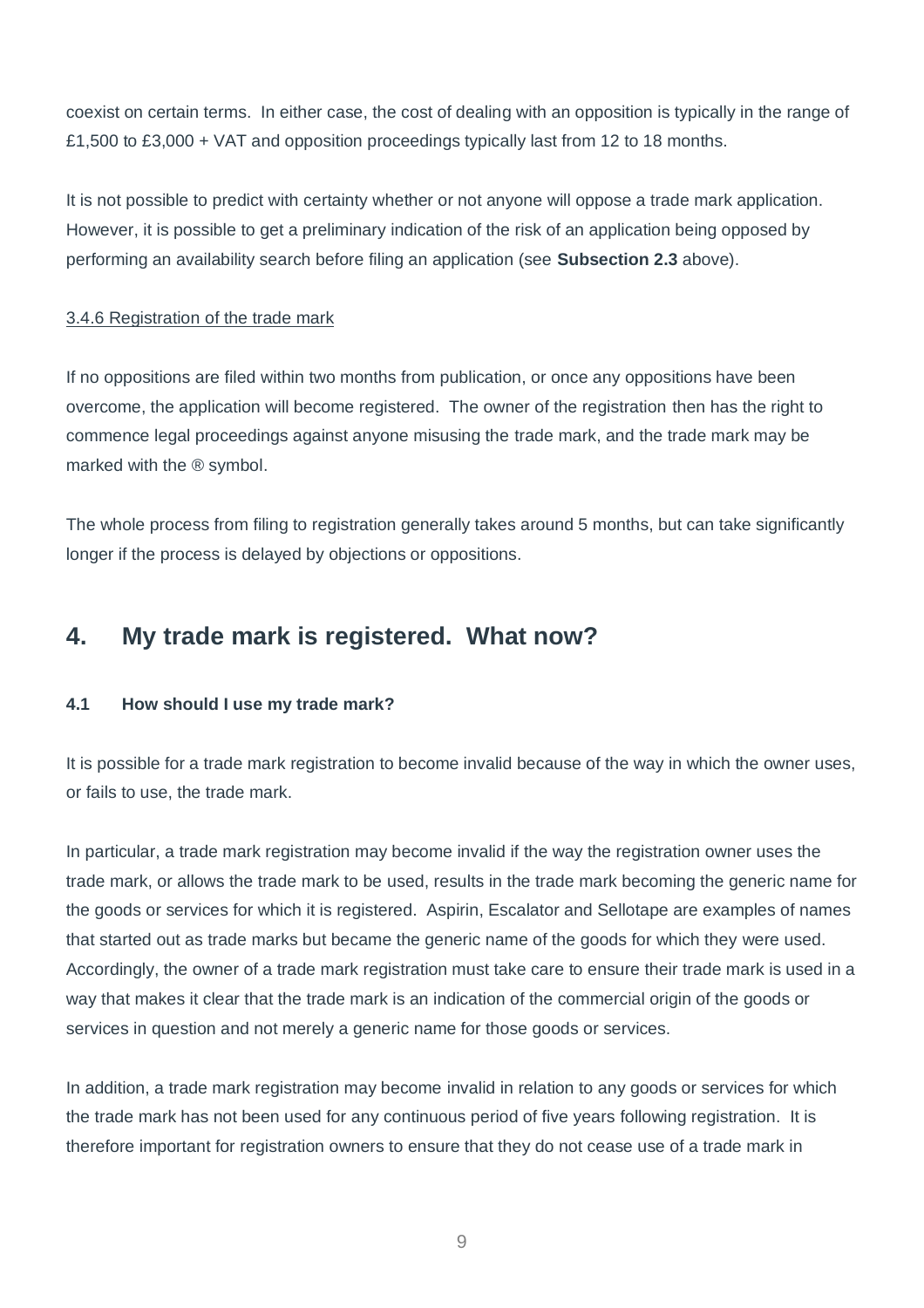relation to any goods or services for more than five years, especially if they intend to recommence use of the trade mark in relation to those goods in the future.

The owner of a trade mark registration may give their permission to someone else to use the registered trade mark on mutually agreed terms, possibly in exchange for a royalty. This is called "licensing" the trade mark registration. The licensing agreement should include terms that ensure the licensee does not use the trade mark in a way that may jeopardise the validity of the trade mark registration, as discussed above.

The owner of a trade mark registration may also sell the registration to someone else. This is called "assigning" the trade mark registration.

#### **4.2 How should I enforce my trade marks?**

The owner of a trade mark registration has the right to prevent others from using the same or a similar trade mark in commerce (see **Section 1.3** above). Accordingly, the owner of a trade mark registration should keep watch for anyone else using the same or a similar trade mark in a way that infringes their trade mark registration, and seek legal advice if any such use is identified. It may then be appropriate to send a Cease and Desist Letter to the infringer or to commence legal proceedings in the courts in order to prevent the infringement.

Registration owners should also take action to prevent anyone else from registering the same or a similar trade mark, in particular by opposing any applications for such trade marks to prevent them from becoming registered. We provide an ongoing **Trade Mark Watch** service to trade mark registration owners, which provides a timely notification of any new trade mark applications that conflict with their registrations and hence provides the opportunity to oppose the application before it becomes registered.

The cost of a basic watch for one trade mark is approximately £100 + VAT per year for the United Kingdom, £250 + VAT for the European Union, or £300 for worldwide coverage. Additional costs would then only arise if we are to take action to prevent any of the new applications identified by the watch from becoming registered.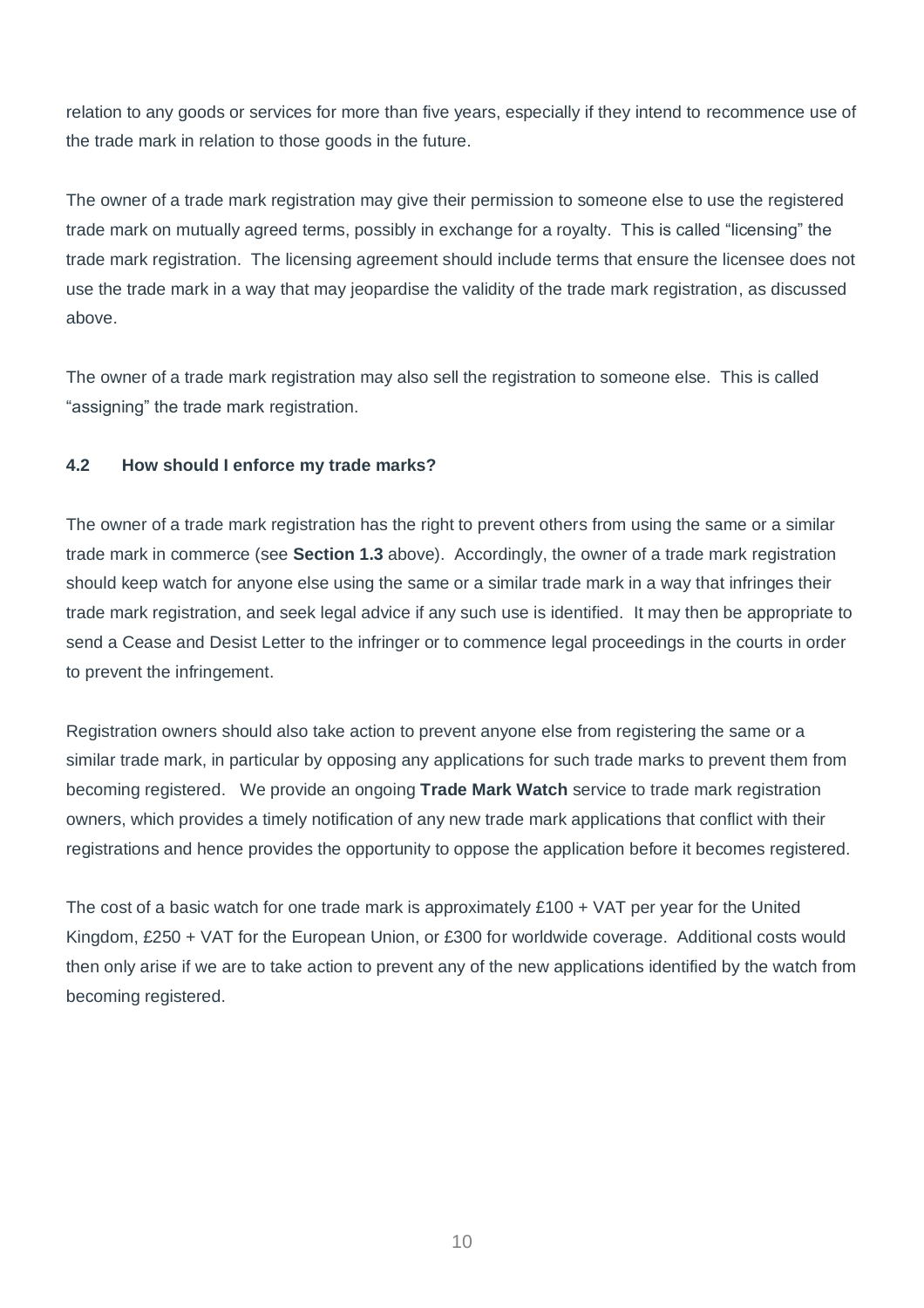# **5. Is there anything else I should know about?**

#### **5.1 How do I protect my trade mark overseas?**

Trade mark protection outside the United Kingdom should always be considered for any trade mark that may be used overseas (see **Subsection 3.3** above). There are two main options for obtaining trade mark protection outside the United Kingdom, namely:

- 1) filing separate trade mark applications in each overseas jurisdiction of interest; or
- 2) filing a single International trade mark application designating all jurisdictions of interest using the Madrid Protocol.

In either case, the European Union may be covered as a single jurisdiction by filing a single European Union Trade Mark (EUTM) application or designating the European Union in an International application.

There is no particular time limit by which overseas trade mark protection must be applied for, and indeed many trade mark applications are filed after many years of commercial use. However, it is preferable to file overseas applications within 6 months from the initial United Kingdom application, as this enables them to claim "priority" from the initial application, which effectively gives the overseas applications the earlier filing date of the initial application.

For information about protecting a trade mark outside the United Kingdom, please see our Basic Guide to Trade Marks (International).

#### **5.2 What is the difference between "TM" and "®"?**

The "TM" symbol can be used after your trade mark whether the trade mark is registered or not. We advise doing this for any trade marks that are being used but have not yet been registered in order to clearly notify others that you consider the trade mark to identify goods and services as being those of your business.

The "®" symbol can only be used after a trade mark that is registered. We recommend marking all registered trade marks with this symbol in order to notify others that your mark is registered and hence deter infringing activity. However, it is an offence to falsely claim that a trade mark is registered, so it is important to ensure that any trade marks that are marked with " $@$ " are indeed registered.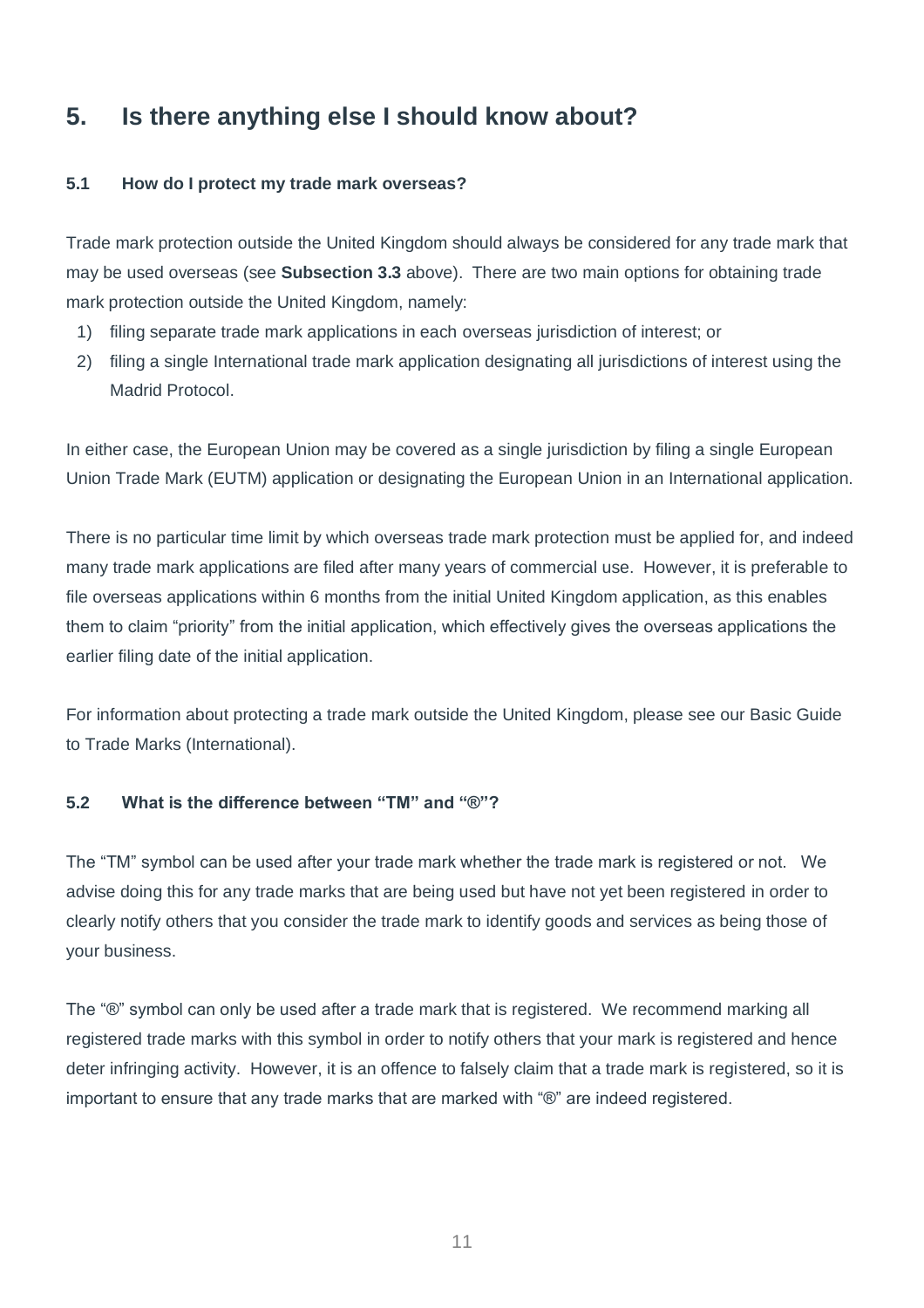#### **5.3 Can my trade mark be protected without a registration?**

In the United Kingdom, trade marks that are not registered may still have protection under the law of **Passing Off** if they have been used sufficiently for the public to recognise the trade mark and associate it the business that is using it.

In order to prevent misuse of a trade mark under the law of Passing Off, it is necessary to prove that (1) the trade mark has been used sufficiently for the public to recognise the trade mark and associate it with your business; (2) the infringer has misrepresented themselves as your business using the trade mark; and (3) the misrepresentation has damaged, or is likely to damage, your business.

Preventing the misuse of a trade mark under the law of Passing Off is considerably more difficult and less reliable than with a trade mark registration, particularly because a substantial amount of evidence is typically required to demonstrate the requisite level of public recognition of the trade mark. We therefore always recommend protecting a trade mark with a trade mark registration.

## **6. How can Adamson Jones help?**

Adamson Jones is a firm of patent and trade mark attorneys with extensive experience in all aspects of intellectual property. We would be happy to help you with all of your trade mark needs, from selecting a trade mark, to protecting your trade marks in the United Kingdom and overseas and enforcing them against infringers.

Please feel free to contact us on the details given below to arrange a meeting.

Jan 2022

contact@adamson-jones.co.uk | adamson-jones.co.uk Nottingham: +44 (0)115 947 7977 | Leicester: +44 (0)116 478 7100

© Adamson Jones IP Limited. Company registration number 7188937. Registered Office: One Eleven Edmund Street, Birmingham B3 2HJ